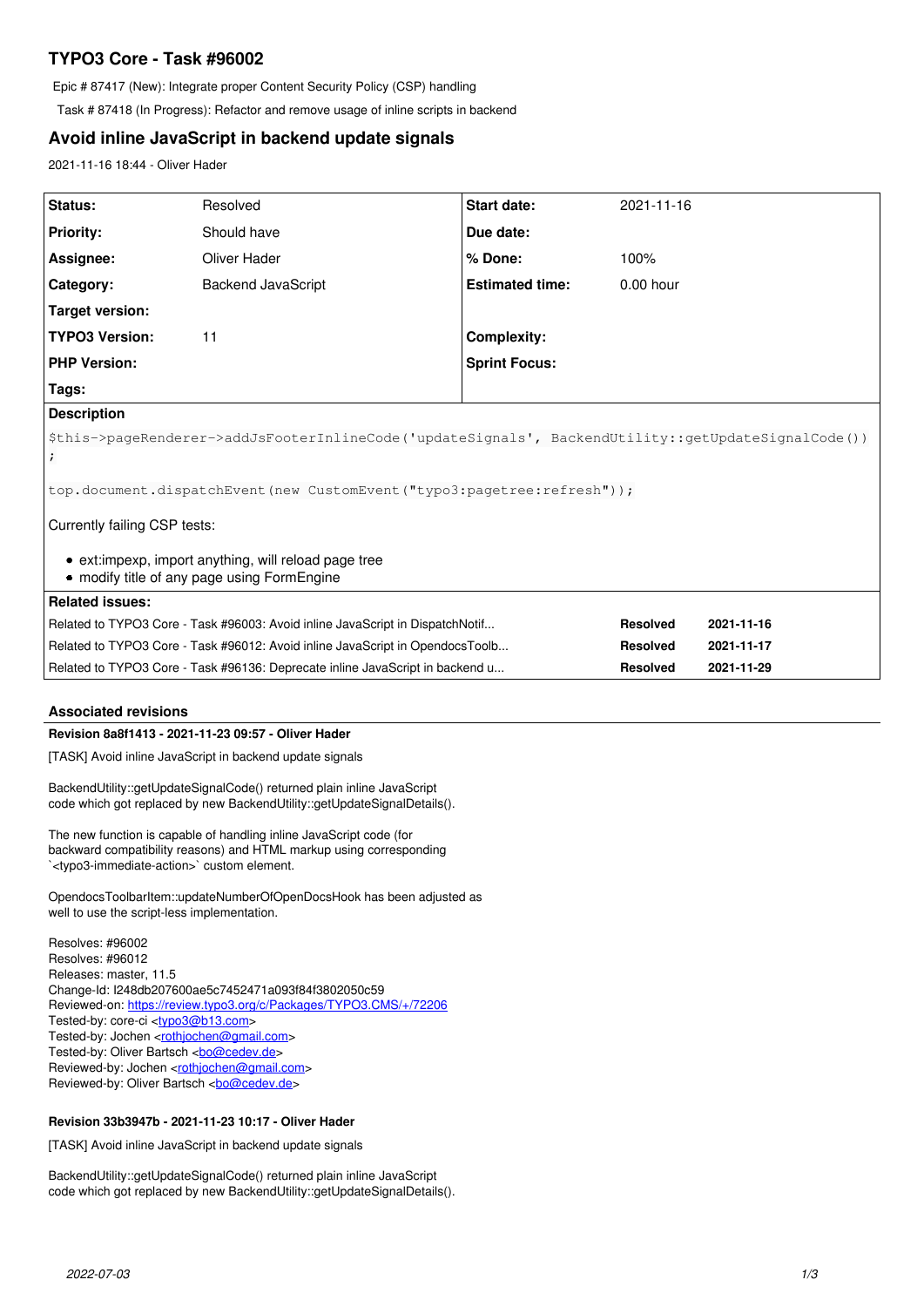The new function is capable of handling inline JavaScript code (for backward compatibility reasons) and HTML markup using corresponding `<typo3-immediate-action>` custom element.

OpendocsToolbarItem::updateNumberOfOpenDocsHook has been adjusted as well to use the script-less implementation.

Resolves: #96002 Resolves: #96012 Releases: master, 11.5 Change-Id: I248db207600ae5c7452471a093f84f3802050c59 Reviewed-on:<https://review.typo3.org/c/Packages/TYPO3.CMS/+/72261> Tested-by: core-ci <tvpo3@b13.com> Tested-by: Oliver Bartsch <br/> <br/>bo@cedev.de> Reviewed-by: Oliver Bartsch <br/> <br/> <br/> <br/> <br/> <br/> <br/> <br/> <br/> <br/> $\frac{1}{2}$ 

## **History**

### **#1 - 2021-11-16 18:47 - Oliver Hader**

*- Description updated*

### **#2 - 2021-11-16 18:52 - Oliver Hader**

*- Description updated*

### **#3 - 2021-11-16 19:04 - Georg Ringer**

*- Status changed from New to Accepted*

### **#4 - 2021-11-16 19:09 - Oliver Hader**

*- Related to Task #96003: Avoid inline JavaScript in DispatchNotificationHook added*

#### **#5 - 2021-11-17 12:50 - Gerrit Code Review**

*- Status changed from Accepted to Under Review*

Patch set 1 for branch **master** of project **Packages/TYPO3.CMS** has been pushed to the review server. It is available at <https://review.typo3.org/c/Packages/TYPO3.CMS/+/72206>

## **#6 - 2021-11-17 13:19 - Oliver Hader**

*- Related to Task #96012: Avoid inline JavaScript in OpendocsToolbarItem::updateNumberOfOpenDocsHook added*

### **#7 - 2021-11-17 13:40 - Gerrit Code Review**

Patch set 2 for branch **master** of project **Packages/TYPO3.CMS** has been pushed to the review server. It is available at <https://review.typo3.org/c/Packages/TYPO3.CMS/+/72206>

## **#8 - 2021-11-17 15:47 - Gerrit Code Review**

Patch set 3 for branch **master** of project **Packages/TYPO3.CMS** has been pushed to the review server. It is available at <https://review.typo3.org/c/Packages/TYPO3.CMS/+/72206>

## **#9 - 2021-11-17 21:45 - Oliver Hader**

*- Assignee set to Oliver Hader*

#### **#10 - 2021-11-18 10:49 - Gerrit Code Review**

Patch set 4 for branch **master** of project **Packages/TYPO3.CMS** has been pushed to the review server. It is available at <https://review.typo3.org/c/Packages/TYPO3.CMS/+/72206>

## **#11 - 2021-11-19 08:56 - Gerrit Code Review**

Patch set 5 for branch **master** of project **Packages/TYPO3.CMS** has been pushed to the review server. It is available at <https://review.typo3.org/c/Packages/TYPO3.CMS/+/72206>

## **#12 - 2021-11-23 09:58 - Gerrit Code Review**

Patch set 1 for branch **11.5** of project **Packages/TYPO3.CMS** has been pushed to the review server. It is available at <https://review.typo3.org/c/Packages/TYPO3.CMS/+/72261>

### **#13 - 2021-11-23 10:00 - Oliver Hader**